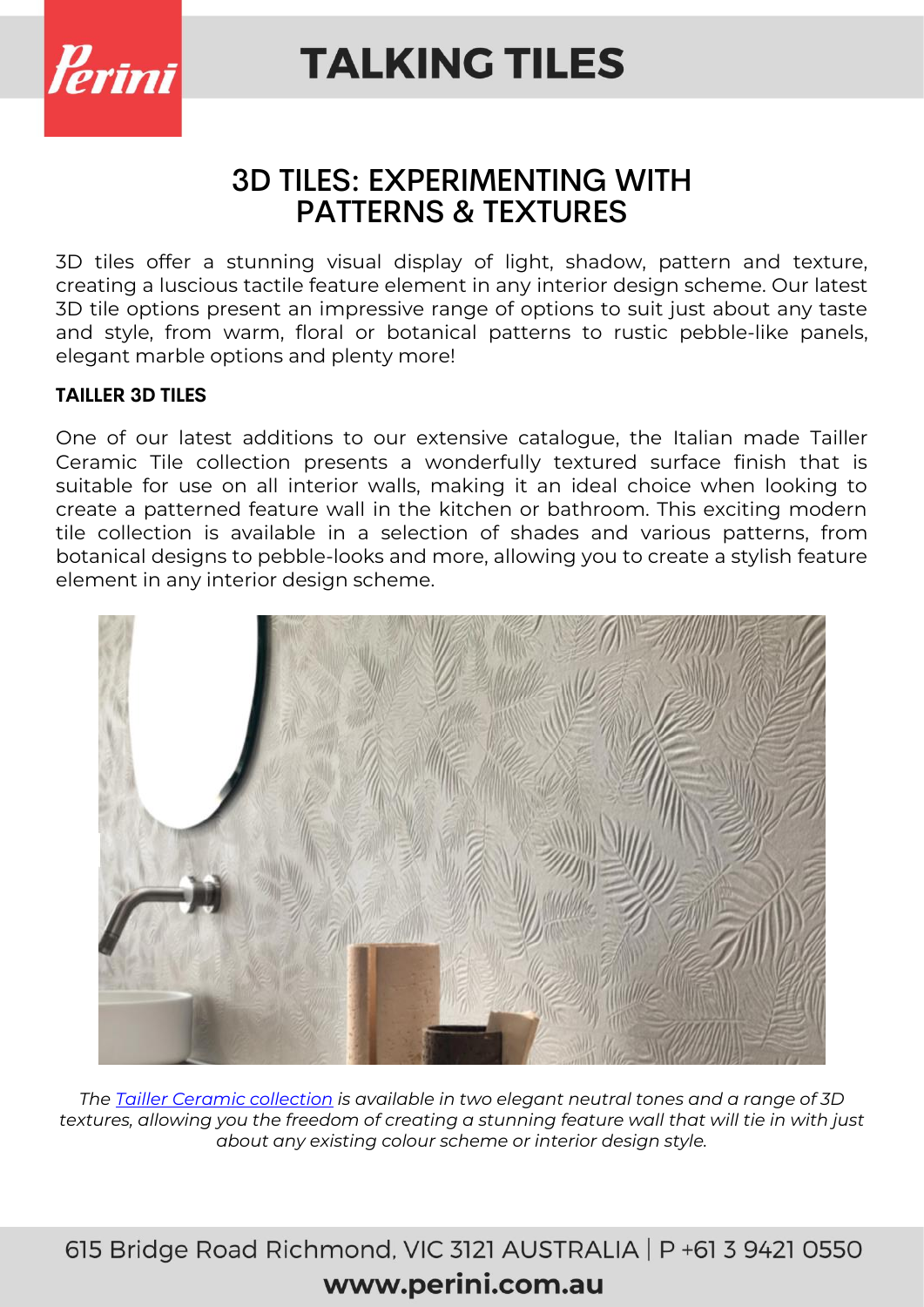

#### **ARMANI MARBLE TILES**

This opulent collection of natural marble wall tiles creates a luxurious 3D effect, especially when paired with feature lighting. The collection includes two classic choices of natural marble (Piatra Grey and Statuario) and two 3D pattern tile options. As with all the stylish 3D tiles in this compilation, these too can be used throughout your interior spaces for a timeless and dramatic touch to your overall design scheme.

Natural marble tiles offer a rich and refined look in the home however, it is important to note that being a natural material, there will be a need for proper care and maintenance considerations. Suitable cleaning solutions must be used on natural stone tiles and a quality tile sealer must also be applied at the time of installation and then reapplied every few years or so in order to ensure your marble wall tiles are protected against staining or discolouration. You will find more specific cleaning and sealing information in our [Resources page.](https://www.perini.com.au/resources/)



*The elegant [Armani collection](https://www.perini.com.au/collection/armani/) includes a selection of popular natural marble tiles in two 3D pattern options. Pictured here used as a feature element in the bathroom, the Armani collection provides a sure-fire solution to creating an instant wow-factor in your next project!*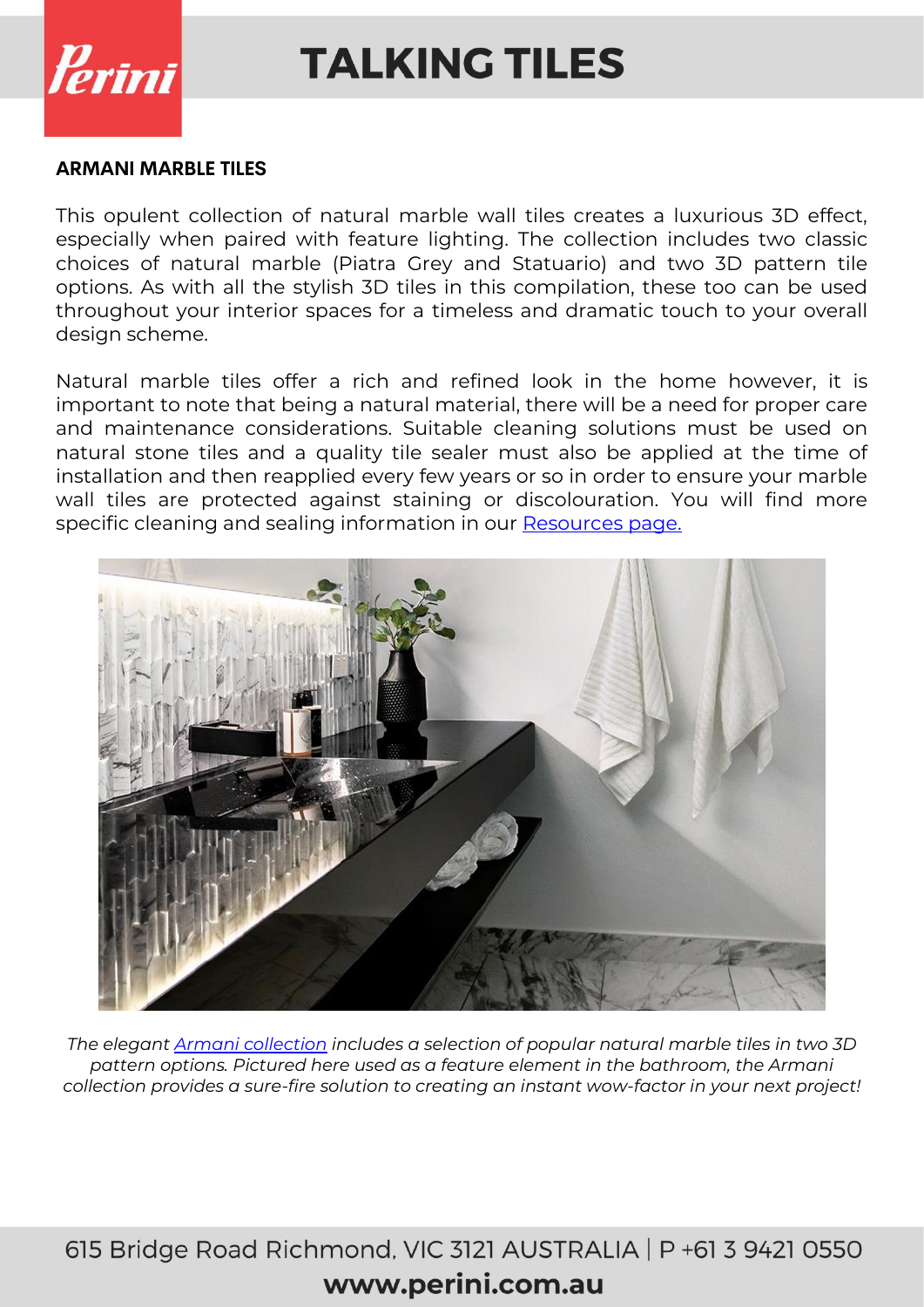

#### **ARTHOUSE 3D TILES**

A modern and contemporary design solution, the Arthouse collection creates a dynamic look in any interior. This unique collection offers six visually stimulating 3D patterns in a colour selection of either black or white. Italian made, these ultramodern wall tiles will look right at home in any interior application, being especially popular as a feature wall solution for the living area thanks to their wonderfully tactile quality.

Each individual tile includes a range of raised and lowered surfaces to form a 3D pattern. With the right coloured grout, these tiles will offer a near seamless appearance, once again ensuring their suitability as a feature element in your next interior design project. A glazed ceramic tile, the Arthouse collection does not require sealing at any time throughout the product's lifespan as the hardened glaze on the tile's surface provides a water and stain resistant protective barrier, making these tiles an excellent choice for messy areas of the home such as the bathroom for example.



*The [Arthouse glazed ceramic tile collection](https://www.perini.com.au/collection/arthouse/) offers an impressive range of stylish and modern pattern options in either black or white. Italian made, these stunning tiles can be used throughout your interiors to create a wonderfully tactile feature element in hallways, corridors, home entry ways and living spaces.*